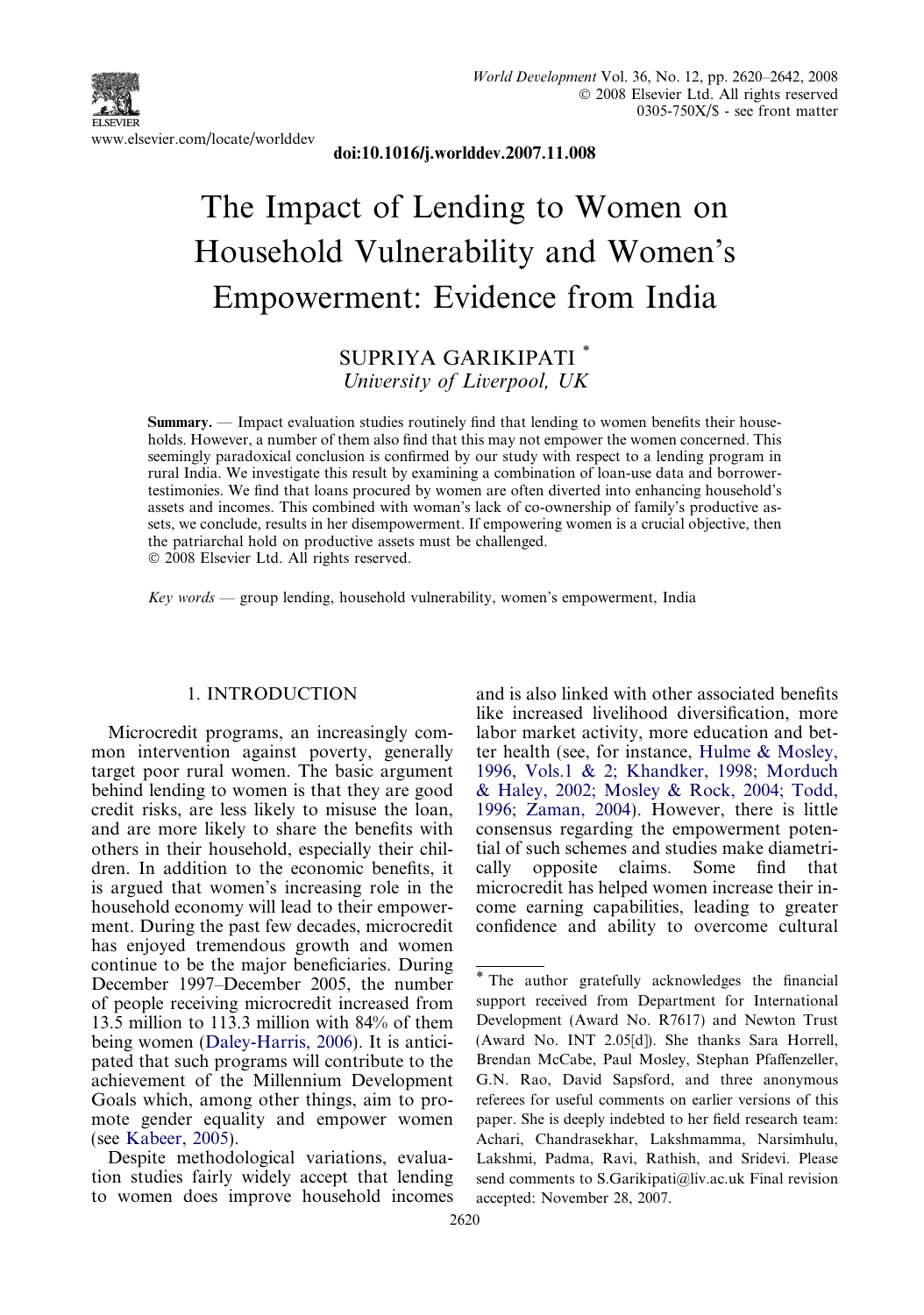asymmetries (see, for instance, [Hashemi, Schu](#page--1-0)[ler, & Riley, 1996; Kabeer, 2001; Pitt & Khand](#page--1-0)[ker, 1998; Pitt, Khandker, & Cartwright, 2006;](#page--1-0) [Rahman, 1986](#page--1-0)). Others find that loans made to women are usually controlled by their husbands, leading to women's dependence on them for loan installments and at times in domestic dissension and violence (see, for instance, [Goe](#page--1-0)[tz & Gupta, 1996; Leach & Sitaram, 2002; Rah](#page--1-0)[man, 1999](#page--1-0)). Ignoring the conceptual and methodological differences among these studies, the suggestion here is that although lending to women benefits their households, its beneficial impact on women themselves is somewhat uncertain.  $1$  By focusing on a case study, this paper seeks to unravel some of the reasons behind this paradoxical conclusion.

In this study, we separately examine the impact of microcredit on beneficiary households and on the women concerned. We use data from two villages in Andhra Pradesh (AP), India, that participate in the Self Help Group (SHG) program which lends mainly to rural women. We find the same paradoxical results that haunt the microcredit literature: that while lending to women has helped households across income groups to diversify livelihoods and reduce their vulnerability to shocks, it has failed to empower the women concerned. We refer to this result as the ''impact-paradox'' and investigate the reasons behind it by examining a combination of loan-related data from a sample survey and borrower-testimonies. Our findings suggest that woman's loan may easily get diverted into enhancing household assets and incomes but given her lack of co-ownership of family's productive assets, access to credit may not result in her empowerment. In such a situation, the household may benefit, but the woman herself is likely to see further deepening of the resource division between her and her husband.

The remainder of this paper is organized as follows. Section 2 briefly discusses India's rural financial system and Section 3 discusses its microcredit program. Section 4 describes the questionnaires used in our fieldworks and the resulting data sets used in the empirical parts of this paper. The empirical analysis is carried out in two parts: in the first part we analyze the impact of microcredit on household vulnerability and female empowerment and in the second part, we examine loan-use and repayment data to understand the paradoxical results obtained. Section 5 presents the empirical models used to examine the impact of microcredit on beneficiary households and the women concerned. It also provides the descriptive statistics of the variables and discusses the outcomes of the first part of the empirical analysis. Similarly, Section 6 presents the models used to investigate the ''impact-paradox.'' In addition to providing the descriptive statistics of the sample and the results of the second part of the empirical work, it also summarizes the testimonial evidence collected from the loanee women. Section 7 concludes.

#### 2. A BRIEF OVERVIEW OF INDIA'S RURAL FINANCIAL SYSTEM

India has a long history of rural credit institutions. The rural cooperatives were initiated in 1904 to be a major source of rural finance. These were unable to cope with the steep increase in rural credit requirements caused by the advent of green-revolution in the 1960s. Privately owned commercial banks also played only a very nominal role in rural finance, both in matters of outreach and share. This ostensibly led to the nationalization of 14 major commercial banks in 1969 which were then compelled to open rural branches. This marked the beginning of the state intervention which became a constant feature in India's rural financial system.

Intervention was justified mainly on grounds of market-failure, which was also the reason for making credit an integral component of the state's numerous poverty-alleviation schemes. Handing out credit was largely preferred over other politically sensitive measures like land redistribution and implementation of tenancy laws. State intervention in the banking sector, mainly driven by short-term political gains, resulted in policies for bank branching, directed credit, frequent loan waivers, subsidies, and the refinancing of loss-making institutions. Although these policies resulted in expansion of commercial banks into rural areas and significant lending to rural population they also contributed to erosion in borrower discipline and a weakened financial sector [\(Meyer & Nag](#page--1-0)[arajan, 2000\)](#page--1-0).

During the 1970s, two major initiatives with significant bearing on the rural financial system were launched. First, the Regional Rural Banks (RRBs) were established in 1975 as a subsidiary of the public-sector commercial banks to service the rural poor so far excluded from formal credit. This resulted in widening of the